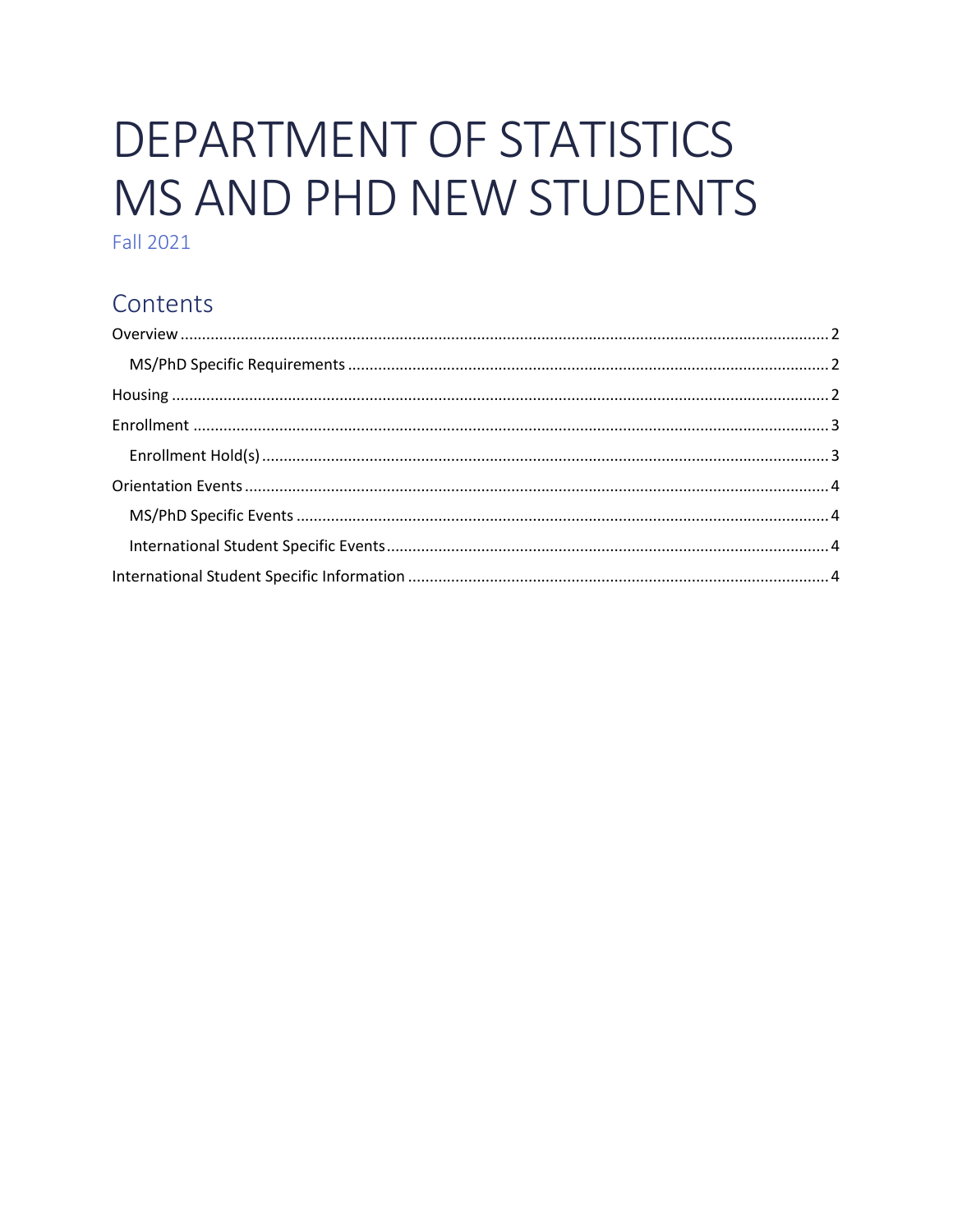## <span id="page-1-0"></span>Overview

Welcome to the department of Statistics. The information in this guide is designed to help provide vital information on things that new students must do and know before and as they arrive on campus.

If you have questions during this process, please reach out to the Statistics MS and PhD Graduate Coordinator, John Schuppel [\(jschuppel@wisc.edu](mailto:jschuppel@wisc.edu) or 608-262-2598).

## <span id="page-1-1"></span>MS/PhD Specific Requirements

MS/PhD students, as Graduate Students, will need to follow both the program requirements and the [Graduate School's Academic Policies and Procedures](https://grad.wisc.edu/acadpolicy/). All of the [MS](https://stat.wisc.edu/graduate-studies/ms-program/) and [PhD](https://stat.wisc.edu/graduate-studies/phd-program/) program requirements can be found online (program requirements and policies section toward the bottom of the page) in our handbook. Currently the 2020 version is posted, and an updated 2021 version will be posted at some point during the summer.

# <span id="page-1-2"></span>Housing

Listed below is a collection of resources for finding housing in Madison. This is not an exhaustive list; rather it is a good place to begin looking for possible housing. It is highly recommended that new students check out any place before signing a lease. Don't hesitate to ask people in Madison for referrals of places to look and for assistance in looking at a place. There are the places where students do (and don't) want to live. Campus parking is very difficult for students to get, so most students choose to live within walking or biking distance from campus, or near a bus line.

- CAMPUS AREA HOUSING LISTING SERVICE This service is provided by Campus and Visitor [Relations](https://campusareahousing.wisc.edu/) and includes listings for apartments, houses, efficiencies, rooms and co-ops for students and the university community, along with other housing-related information.
	- $\circ$  The VIP Off-campus Housing website has a great FAQ about housing in Madison which includes a "[City of Madison Section Map](https://campusareahousing.wisc.edu/resources)." Many students like to live in the Vilas neighborhood (region 4) and the Willy Street/Jenifer Street neighborhoods (region 6). Some graduate students and young professionals live in the apartments just west of Hilldale Mall (region 10). These regions are readily accessible to campus by both bus and bike and the general population is not undergrads. Other regions close by to those neighborhoods will also have good bus and bike access to campus.
- ON-CAMPUS HOUSING Housing options for undergraduate and graduate students through the [Division of University Housing.](http://www.housing.wisc.edu/)
- LARGE PROPERTY MANAGERS
	- o [JSM Properties](http://www.jsmproperties.com/)
	- o [Madison Property](http://www.madisonproperty.com/) Management
	- o [Steve Brown Apartments](https://stevebrownapts.com/)
	- o [Mullins Apartments](http://mullinsapartments.com/)
- MADISON COMMUNITY CO-OPS [MCC](http://madisoncommunity.coop/) is a cooperative community of 11 households, most within 1/2 mile of the University of Wisconsin campus, ranging in size from 8 to 34 members.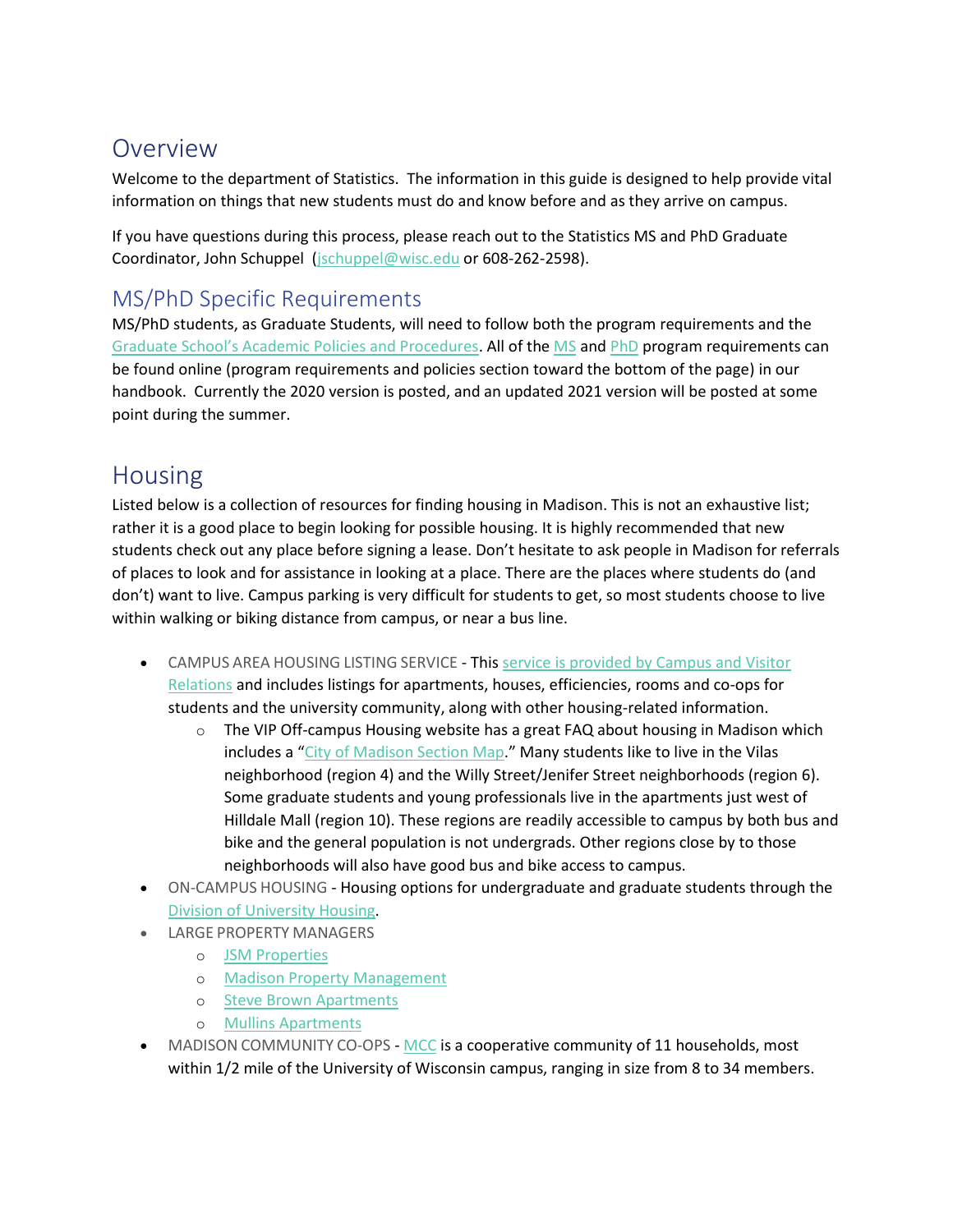Each house has a unique character and they try to create a safe, supportive family & community atmosphere.

- LOCAL NEWSPAPER CLASSIFIED ADS
	- o [Capital Newspapers](http://host.madison.com/ads/)
- SEARCH OPTIONS, WEBSITES, AND GROUPS
	- o [Madison and Campus Downton Living](https://www.madisoncampusanddowntownapartments.com/search.j?)
	- o [Abodo](https://www.abodo.com/madison-wi/university-wisconsin-madison-apartments/campus)
	- o [Craigslist](https://madison.craigslist.org/d/apts-housing-for-rent/search/apa)
	- o [NEW UW-Madison Sublet and Roommate Facebook Board,](https://www.facebook.com/groups/284165505043431/) note this is not affiliated with the university

Additionally there is a [Tenant Resources Center](http://www.tenantresourcecenter.org/) available in Madison.

NOTE ABOUT UTILITIES: When comparing the prices of different housing options, remember to take into consideration the cost of utilities. For example, if heat is not included in the rent remember that it very well may cost an additional \$50+ during the winter months!

## <span id="page-2-0"></span>Enrollment

Below is a list of links that will assist in first time enrollment.

- MyUW go to th[e UW home page](http://www.wisc.edu/) and click on the MyUW link at the top of the page, registration is done online through the Academic Navigator tab in MyUW
- Information on [forgotten MyUW net ID and passwords](http://kb.wisc.edu/helpdesk/page.php?id=2843)
- [Office of the Registrar general enrollment information](http://registrar.wisc.edu/enrollment_information.htm)
- UW-Madison Fall 2021 enrollment deadlines [permissions & procedures](https://registrar.wisc.edu/dates/)
- Registrar's Office's [demos and tutorials page](http://registrar.wisc.edu/demos.htm)

Information regarding full-time enrollment, part-time enrollment, international student enrollment requirements, etc. is available on the [Graduate School's Policies and Procedures document](https://grad.wisc.edu/documents/enrollment-requirements/).

You will receive additional information from the department regarding what courses you need and can take in the fall term.

#### <span id="page-2-1"></span>Enrollment Hold(s)

It is important for all students to check their student center every semester before enrollment begins to see if they have any enrollment holds on their account. A hold of this nature will prevent a student from being able to enroll at the start of their enrollment appointment time. Holds can be from multiple sources including needing to complete your financial responsibility agreement, outstanding transcripts, probationary status, outstanding fees (tuition, seg fees, library).

The Student Center navigation page from the Registrar's Office ([https://registrar.wisc.edu/student](https://registrar.wisc.edu/student-center-navigation/)[center-navigation/\)](https://registrar.wisc.edu/student-center-navigation/) is a useful tool for understanding how to do this. If you have a hold, click on any links to see more information on how to resolve the hold or who to contact for more information. If you